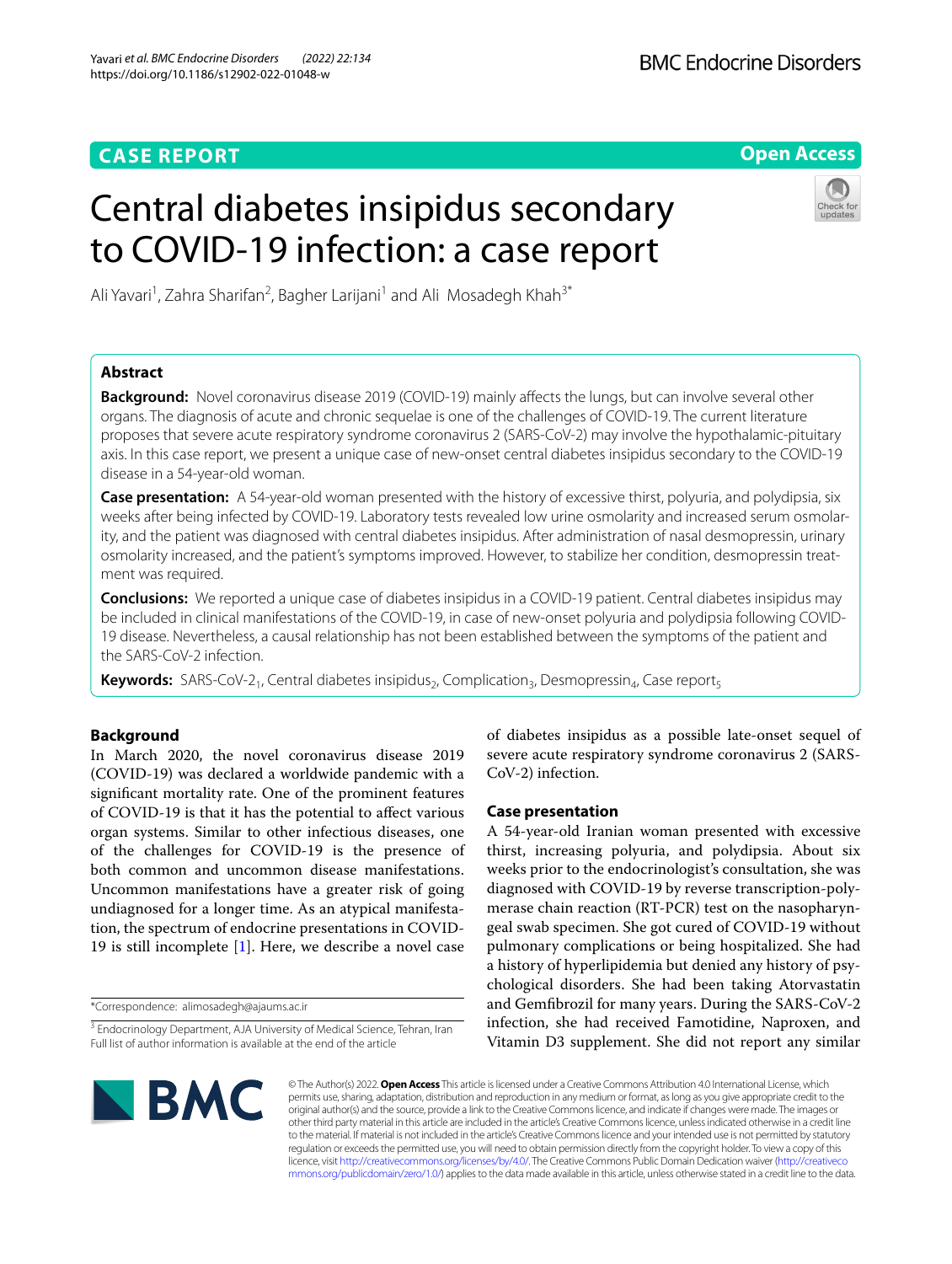<span id="page-1-0"></span>

| Laboratory test     | Result | Reference value | Unit                                |
|---------------------|--------|-----------------|-------------------------------------|
| White Blood Cells   | 6.5    | $4 - 11.3$      | $10^3 \times \text{mm}^3/\text{ul}$ |
| Red Blood Cells     | 6.2    | $4.5 - 6.4$     | $10^6 \times$ ml/mm <sup>3</sup>    |
| Hemoglobin          | 14.1   | $13.8 - 17$     | q/dl                                |
| Platelets           | 230    | 150-450         | $10^3 \times \text{mm}^3/\text{ul}$ |
| <b>FBS</b>          | 93.1   | $80 - 110$      | mg/dl                               |
| Urea                | 14.3   | $16 - 60$       | mg/dl                               |
| Serum creatinine    | 0.84   | $0.70 - 1.42$   | mg/dl                               |
| Serum sodium        | 144    | $132 - 150$     | meg/l                               |
| Serum potassium     | 4.4    | $3.5 - 5$       | meg/l                               |
| <b>TSH</b>          | 4.11   | $0.32 - 5.2$    | mIU/I                               |
| Thyroxin (Total T4) | 7.6    | $4.7 - 12.5$    | mg/dl                               |
| Prolactin           | 319    | 118-555         | mIU/I                               |
| Cortisol (8 AM)     | 486.7  | 171–536         | nmol/l                              |

*FBS* fasting blood sugar, *TSH* thyroid-stimulating hormone,

<span id="page-1-1"></span>**Table 2** Laboratory results before and after desmopressin administration

| <b>Laboratory test</b>  | Before desmopressin | After desmopressin |
|-------------------------|---------------------|--------------------|
| Serum sodium            | 144 meg/l           | 140 meg/l          |
| Serum potassium         | 4.4 meg/l           | $4.2$ meg/l        |
| Serum osmolarity        | 298 mosm/l          | 289 mosm/l         |
| Urine specific gravity  | 1.005               | 1.025              |
| Urine output (24 h)     | 13,300 ml           | 2850 ml            |
| Urine osmolarity (24 h) | 164 mosm/l          | 810 mosm/l         |

condition in her family or a history of head trauma, brain surgery, underlying cancer, or radiotherapy. She had a family history of diabetes mellitus in her father. Physical examination was signifcant only for mild tachycardia (110 beats per minute).

To fnd the cause of polyuria, an initial laboratory test was performed. Hyperglycemia was ruled out. Renal ultrasonography was unremarkable and renal function test results were normal. Other laboratory test results are shown in Table [1.](#page-1-0) She was requested to collect the 24-h urine specimen. Over a 24-h cycle, the urinary volume reached 13,300 ml with a low urine specifc gravity (1.005). Serum osmolarity was measured at 298 mOsm/L.

The water deprivation test was not performed due to non-compliance with the test and lack of consent. Intranasal desmopressin acetate (DDAVP) 10 mcg was administered. Subsequent urine output decreased to 2850 ml and urine specifc gravity increased to 1.025 (Table [2](#page-1-1)). Antidiuretic hormone (ADH) level was undetectable.

A pituitary magnetic resonance imaging (MRI) was performed to investigate any pathologic fndings in the pituitary and hypothalamus glands. MRI showed the normal size of the pituitary gland with no evidence of mass, infarct, or hemorrhage. Bilateral chronic foci of small vessel infarction were detected in the periventricular region. In addition, the patient had serum cortisol, prolactin, and thyroid hormone levels within normal ranges. Due to the DDAVP test and undetectable antidiuretic hormone level, the patient was diagnosed with central diabetes insipidus. Laboratory tests, imaging fndings, and history of the patient were not suggestive of known etiologies of diabetes insipidus. Considering an idiopathic etiology, diabetes insipidus was suspected as a late complication of coronavirus disease. The patient was treated with intranasal DDAVP 5mcg twice a day. She tolerated the treatment and her symptoms were relieved without any complications. She did not complain of any adverse side efects. Four months after treatment of diabetes insipidus, a follow-up test was performed to check out whether the disease was reversible, but she still needed the medicine to control her disease.

## **Discussion and conclusion**

ADH is a nanopeptide, which is constructed in the magnocellular neurons of supraoptic and paraventricular nuclei in the hypothalamus. ADH is released into the general circulation via posterior hypophysis. Diabetes insipidus is usually caused due to degeneration of hypothalamic neurons. Brain trauma, surgery, primary or metastatic tumors, autoimmune and infammatory diseases, and genetic defects are recognized etiologies of these lesions. Nevertheless, many cases are considered to be idiopathic [\[2](#page-2-1)].

Previous research proposed that SARS-CoV-2 can involve the hypothalamic-pituitary axis. The SARS-CoV genome sequence was found in an autopsy study of the hypothalamus along with edematous and degenerated neurons [\[3\]](#page-2-2). According to preliminary fndings, tanycytes and median eminence capillaries, which are other parts of the highly permeable blood–brain barrier, express angiotensin-converting enzyme 2 (ACE2) and transmembrane protease serine (TMPRSS) may enable SARS-CoV-2 viral entry into the hypothalamus [[4\]](#page-2-3). Another hypothesis is that SARS-CoV-2 could induce a delayed immune-mediated response, which may involve the central nervous system after the acute clinical phase of the disease [\[4\]](#page-2-3).

In addition, in specifc regions of the brain, specifcally in periventricular areas, the blood–brain barrier is adjusted to allow the required compounds in the systemic circulation to enter the central nervous system. In such areas, the blood–brain barrier vessels exhibit fewer tight junctions, resulting in a more permeable barrier [[5\]](#page-2-4). Our patient revealed chronic small vessel infarction